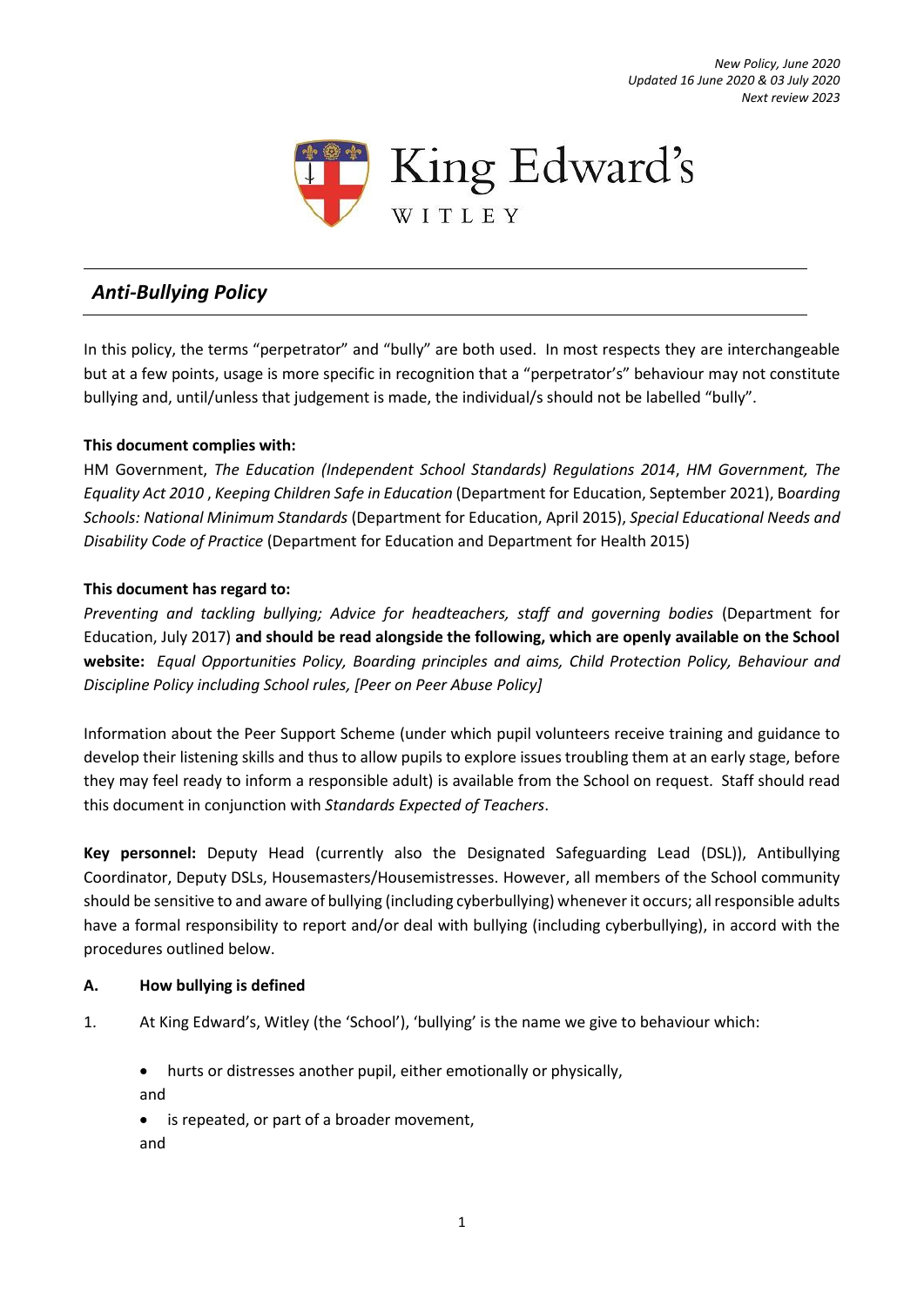- is based on an imbalance of power.
- 2. 'Hurt' or 'distress' is judged from the victim's point of view (or the way they present to others), not the perpetrator's or onlooker's. This is because some bullies, thinking their behaviour is 'just a bit of fun', seem genuinely unaware of the hurt they are causing and because bullying can be subtle and hidden. The School aims to develop all pupils' capacity for empathy using a variety of means, including a full programme of Personal, Social & Health Education. Bullying conflicts with the School's moral values and social principles.
- 3. Our definition of bullying includes the idea of repetition. However, if hurtful behaviour has been seen only once, this does not necessarily mean that the element of repetition is not present; a single incident can be an instance of bullying. Different people may be aware of single incidents which together add up to a pattern. For this reason it is crucial that members of the community report even single or low-level concerns, as set out in section 5. below.
- 4. An 'imbalance of power' means that the bully has control over the relationship in a way that makes it difficult for the victim to defend himself or herself. Some examples might be:
	- the bully is physically larger and more intimidating
	- there is a difference in age, experience or intellect between bully and victim
	- the bully has found out exactly what upsets someone
	- the bully is a member of a particular social group and has the power to exclude or isolate others.
- 5. We call this 'bullying' whether it takes place in the physical world or online (see section F below).
- 6. The bully does not have to be an individual, and neither does the victim. Two, three or more people may be involved on either side. In addition, there are often bystanders who know about the bullying or even enjoy watching it but say nothing.
- 7. Under the definition just given, deliberately excluding someone from a social group is a form of bullying. However, this is a very difficult area. Adults cannot force children to be friends with each other. School staff will do everything in their power to encourage happy social relationships amongst pupils, but it is sometimes only possible to deal with exclusion as bullying when other factors (as outlined below) are involved, too.
- 8. It is the aim of the School to eradicate all forms of bullying, harassment and abuse from the School community, and from the personal and professional conduct of its pupils in their lives beyond the School. To that end, our anti-bullying strategy has three main strands:
	- i. fostering the values of tolerance, respect for others and kindness, so that
	- ii. bullying is identified whenever it occurs, addressed promptly and effectively, and regarded by everyone as unacceptable;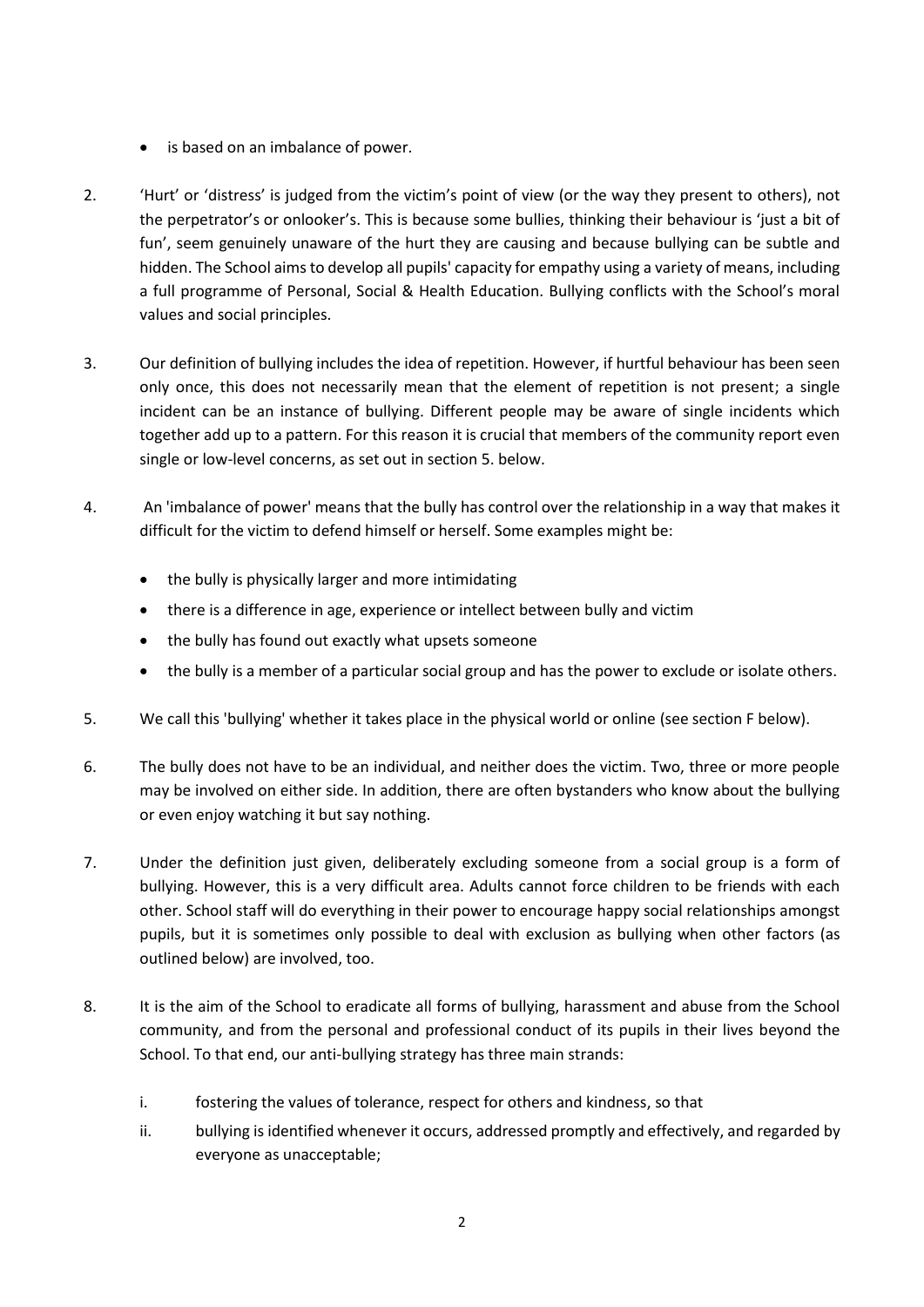iii. taking preventative and pre-emptive measures to identify and address situations or forms of behaviour which might develop into bullying.

## **B: Early warning signs**

- 9. In our experience, certain kinds of situation or behaviour amongst young people may provide an early indication of the potential for bullying to develop. We therefore gather information from a number of sources (for example, pupils' previous schools, questionnaires, surveys) to help us identify possible issues early.
- 10. In addition, we ask all our staff to look out for the following kinds of behaviour, and to report any concerns to pupils' Housemaster/Housemistress as soon as possible. Although these do not necessarily amount to bullying in themselves, we find that they can be early warning signs:
	- a previous history of bullying, either as victim or perpetrator
	- a previous history of unkind or thoughtless behaviour
	- a lack of awareness of the impact of personal comments on others
	- an apparent unawareness of the inappropriacy of jokes or opinions
	- repeating nicknames or personal comments for effect
	- talking over peers in the classroom, at mealtimes or around House
	- dominating conversation such that shyer peers talk less than normal
	- entering other pupils' rooms uninvited, and perhaps remaining longer than necessary
	- borrowing other pupils' possessions without asking
	- asking to borrow things or share food in a way that makes it awkward to say 'no'
	- monopolising or 'reserving' particular seats or areas in House or elsewhere
	- cultivating friendships with overly assertive pupils in older years
	- overly physical behaviour such as barging in corridors, pushing or grabbing peers
	- a tendency to be the centre of noisy or excited gatherings
	- socialising with groups whose appearance can destabilise otherwise settled situations
	- appearing furtive, evasive or defensive in communication with adults.

## **C: Bullying behaviour to watch out for**

- 11. The following are examples of behaviour often associated with bullying itself. We would like everyone in the School community to watch out for such behaviour. Members of staff, in particular, should not tolerate a pupil doing any of the following:
	- teasing someone by (for example) calling them names or being sarcastic
	- spreading rumours about someone
	- making hurtful or abusive comments (including by message, graffiti or notice)
	- mocking another pupil by imitating their accent or anything else about them
	- making gestures towards someone which are designed to belittle or ridicule them
	- mocking another pupil's contributions in the classroom or elsewhere
	- interfering physically with someone or their possessions (for example 'peanutting', 'de-booking', 'bed flipping', 'room trashing', hiding someone's things or pushing them off a desk)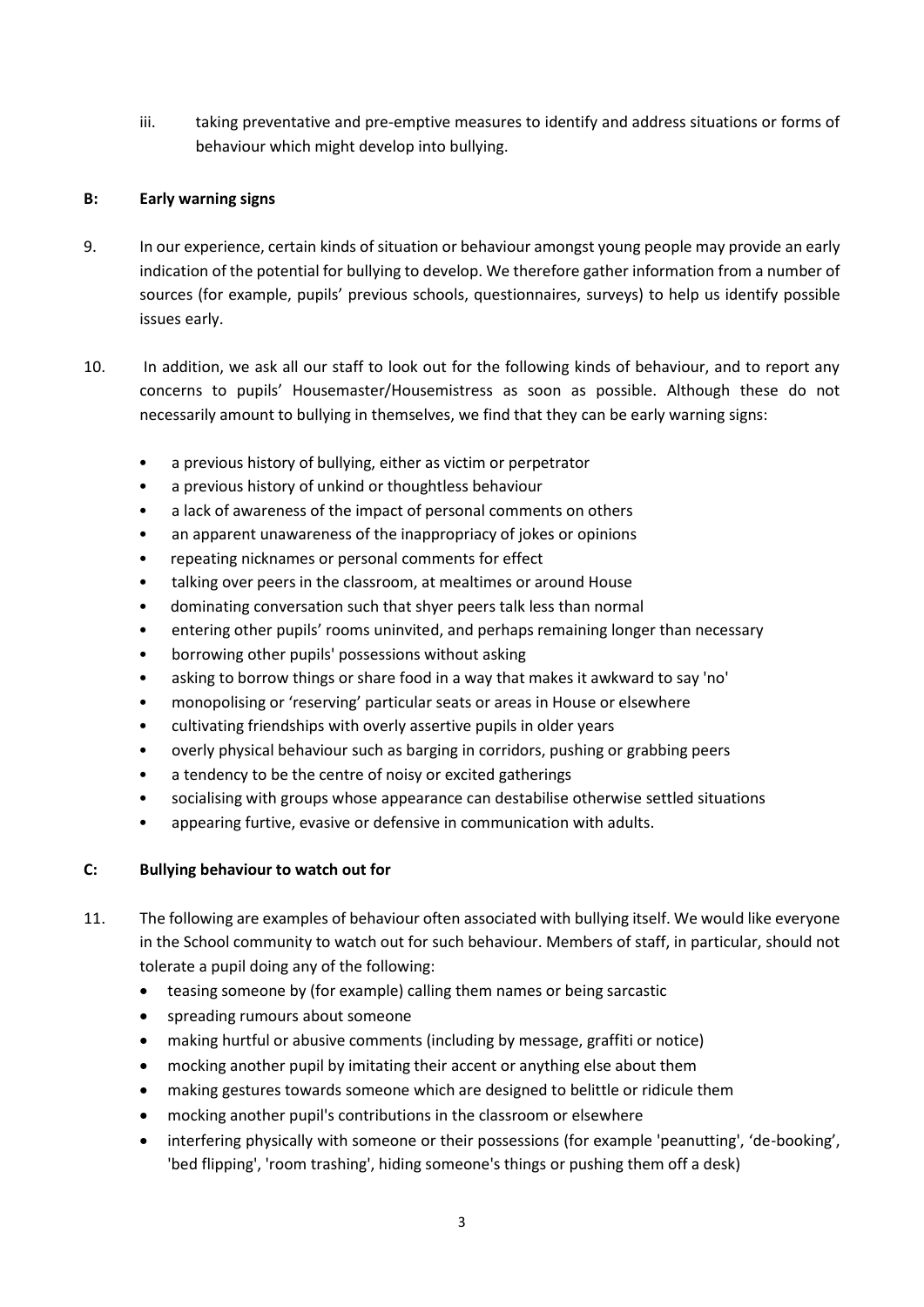- making threatening gestures
- barring somebody else's way or otherwise preventing them from moving freely
- pushing, kicking, hitting, punching, or using other kinds of physical aggression
- throwing or kicking things at someone else
- misusing seniority or imposing hierarchy (for example 'fagging', sending juniors on errands or expecting them to surrender certain common room chairs, queue-jumping, or imposing punishments other than strictly in accordance with House rules)
- encouraging or attempting to compel others to take part in 'hazing' or initiation processes.
- 12. Everyone needs to be aware that bullying is often based on 'difference'. This means that the bully notices someone is different and turns them into a victim because they are vulnerable. Pupils are particularly vulnerable to bullying because they are new to a school, or because of:
	- race
	- gender
	- physical difference
	- sexual orientation
	- special educational need
	- disability
	- a different economic background or unusual family situation (for example, adoption)
	- an interest in things (academic work, classical music, acting, sport) which are considered 'uncool' by a dominant peer-group

or any of those factors which other pupils *perceive* to be true, whether or not that is actually the case.

#### **D: Damage done**

- 13. Bullying makes the victim's life miserable and has no place in a civilised society. Below is a list of some of the noticeable effects bullying can have on the victim. Although there may be other explanations, these types of behaviour (especially in combination) are often typical of pupils who are being bullied. Therefore all members of the School community should watch out for and raise any concerns, however low-level they might seem at the time, about boys or girls who:
	- become frightened of other pupils and avoid them (or certain places)
	- cut meal-times or become reluctant to sit with peers at meals
	- change their usual routine, and perhaps begin to miss commitments
	- seem unwilling to return to school
	- become withdrawn, anxious, or lose their confidence
	- run away, or threaten or attempt suicide
	- have nightmares, or cry themselves to sleep at night
	- feel ill in the morning
	- begin to do poorly in school work
	- have clothes torn or books damaged
	- have possessions which are damaged or 'go missing'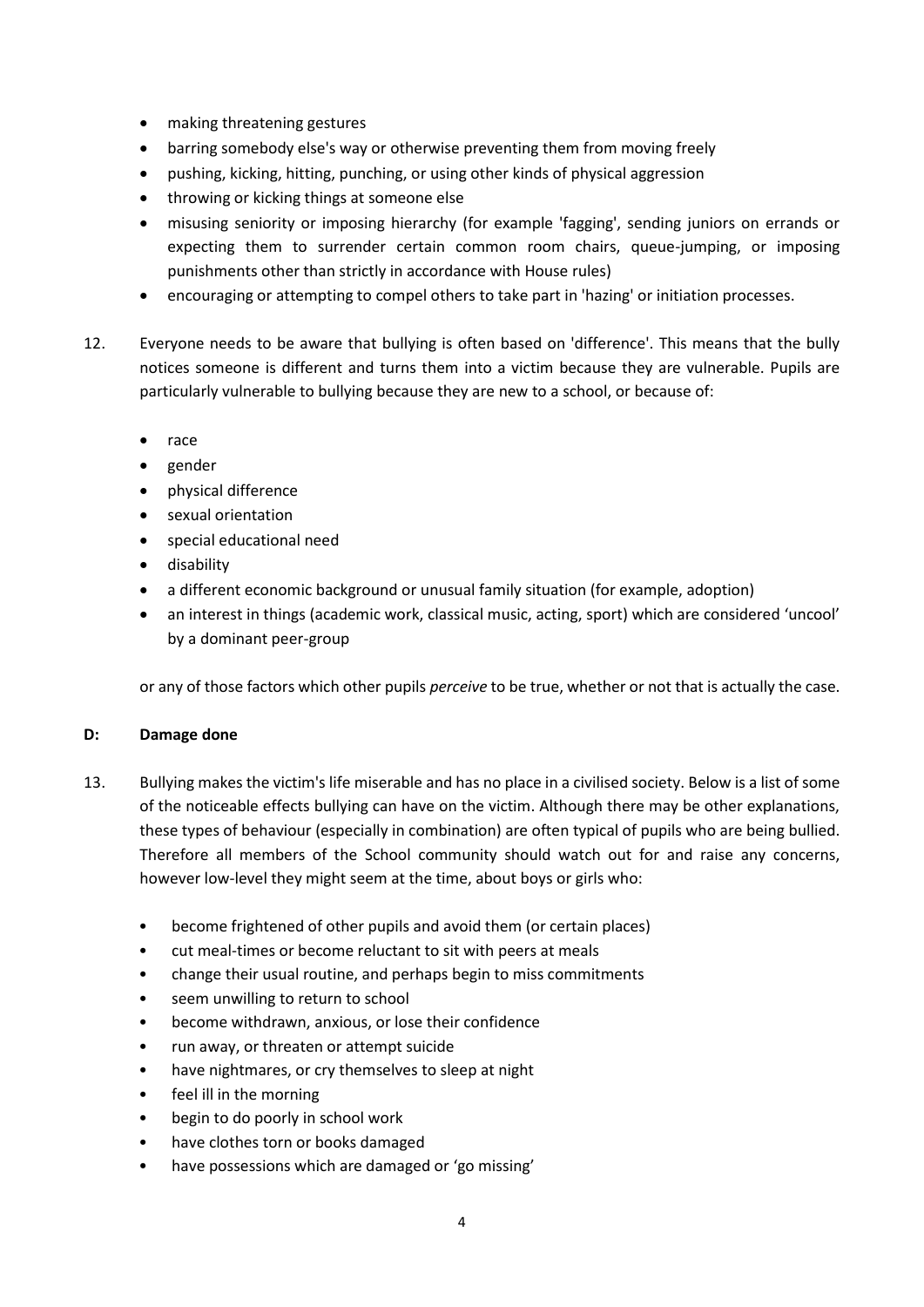- have money continually 'lost', ask for money, or start stealing money
- have unexplained cuts or bruises
- become aggressive, disruptive or unreasonable, and perhaps start to bully others
- stop eating
- give unlikely excuses for any of the above
- beg peers, staff or parents not to say anything about what they have seen or been told
- become unwilling to use the internet or mobile phone
- become nervous and jumpy when a text or other message is received.
- 14. Sometimes this kind of behaviour has a permanent effect on the victim (or even the bully), changing forever their self-esteem, relationships, career, or the way they see the world. In English law, bullying which harms a young person significantly in that way, or physically, or which has the potential to harm someone, is a form of abuse. In government guidance it is called '**peer on peer abuse**' [and it is more fully covered in the School's Peer on Peer Abuse Policy].
- 15. All members of staff are required to be familiar with the School's Child Protection Policy, which explains that they must report quickly to the police, the local authority or the DSL, as appropriate if they have reasonable cause to believe that a child is suffering, or likely to suffer, significant harm  $$ even if that harm is being caused (or likely to be caused) by another child.
- 16. The Child Protection Policy also makes it clear that some forms of potential peer-on-peer abuse must be reported promptly and directly to the DSL, for example (but not limited to):
	- Youth-Produced Sexual Imagery ('sexting', 'nudes')
	- gender-based abuse, sexual bullying and sexual assaults (this includes, for example, touching or groping someone else in a sexualised manner such as bottom slapping, 'de-bagging', 'teabagging' or 'sack attack')
	- physical assault causing harm or injury

Sometimes, however, members of staff may not be immediately clear on whether an incident or concern should be called fighting, bullying or peer-on-peer abuse. In such cases, staff should not try to investigate or make a judgement, but simply pass on their concerns quickly and clearly, as detailed below.

#### **E: Intervention and escalation process**

- 17. Members of staff are expected to intervene if there is an immediate risk of harm to a child, and to report the matter as explained in the Child Protection Policy. The Deputy Head is the DSL and oversees all matters of a bullying nature in School, working in conjunction with the Antibullying Coordinator.
- 18. All members of the School community share a responsibility to promote the happiness and security of others. Therefore, if you see or become aware of bullying directly, whether you are a pupil, a parent or a member of staff, we expect you to do something about it, as set out below in Section Five.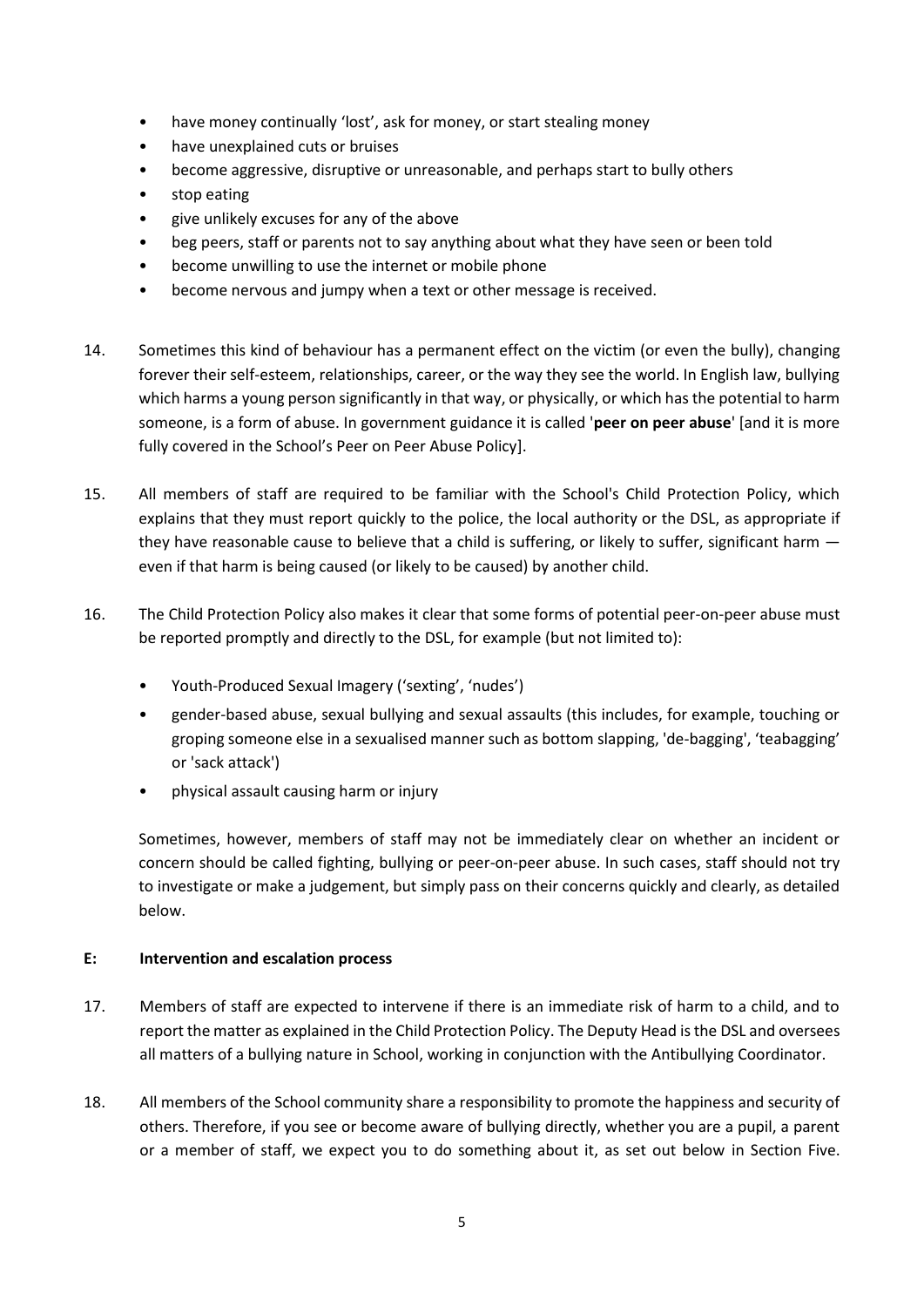Everyone should understand that addressing potential bullying at an early stage, and before lasting damage is done, is much more effective that leaving it to smoulder.

- 19. Staff who are employed to care directly for pupils are expected to try to stop anti-social behaviour amongst children when they see it, by intervening and reprimanding, as is natural to the job. Reasons for intervention include (but are not limited to) the kinds of behaviour outlined in sections B and C above.
- 20. In addition, however, members of staff (and, ideally, other members of the School community) who see or become aware of any behaviour which:
	- a) fits our definition of bullying or
	- b) is outlined in the bullet points in paragraphs 10, 11 and 14 above or
	- c) might otherwise reasonably be thought significant in this context
	- should proceed as set out in Stage One:

#### **Stage One**

- 21. If the behaviour seems to contain an element of bullying, then (regardless of whether or not the staff member is aware of something relevant having happened to the same pupil(s) before), he or she should, in addition to intervening to stop anti-social behaviour:
	- a) *not* apply the labels 'bully' or 'bullying' to pupils or situations;
	- b) *not* try to start their own investigations; and
	- c) *not* impose their own disciplinary sanctions.
- 22. Instead, the member of staff should, within 24 hours, send a written report of the incident and/or their concerns to the DSL or the Housemaster/Housemistress(s) of the pupil who is the victim. If the Housemaster/Housemistress is off duty, and the role being covered by the Assistant Housemaster/ Housemistress, the report should be sent to both. (In the following paragraphs, the term 'Housemaster/Housemistress' also refers to the Assistant in that context). Ideally, other members of the community  $-$  pupils, parents  $-$  would also pass on their concerns to the Housemaster/ Housemistress(s). If the incident takes place during holiday times, the duty member of the Senior Leadership Team should be contacted.

#### **Stage Two**

- 23. The Housemaster/Housemistress will gather information discreetly from victims, perpetrators, bystanders, other adults (including other Housemasters/Housemistresses) and perhaps senior pupils. If the matter is clearly serious, the Housemaster/Housemistress may decide at this stage to consult the Deputy Head.
- 24. Yet if, in the judgement of the Housemaster/Housemistress of the pupil who is the victim, the perpetrator's behaviour does not meet the School's three-point definition of bullying, and does not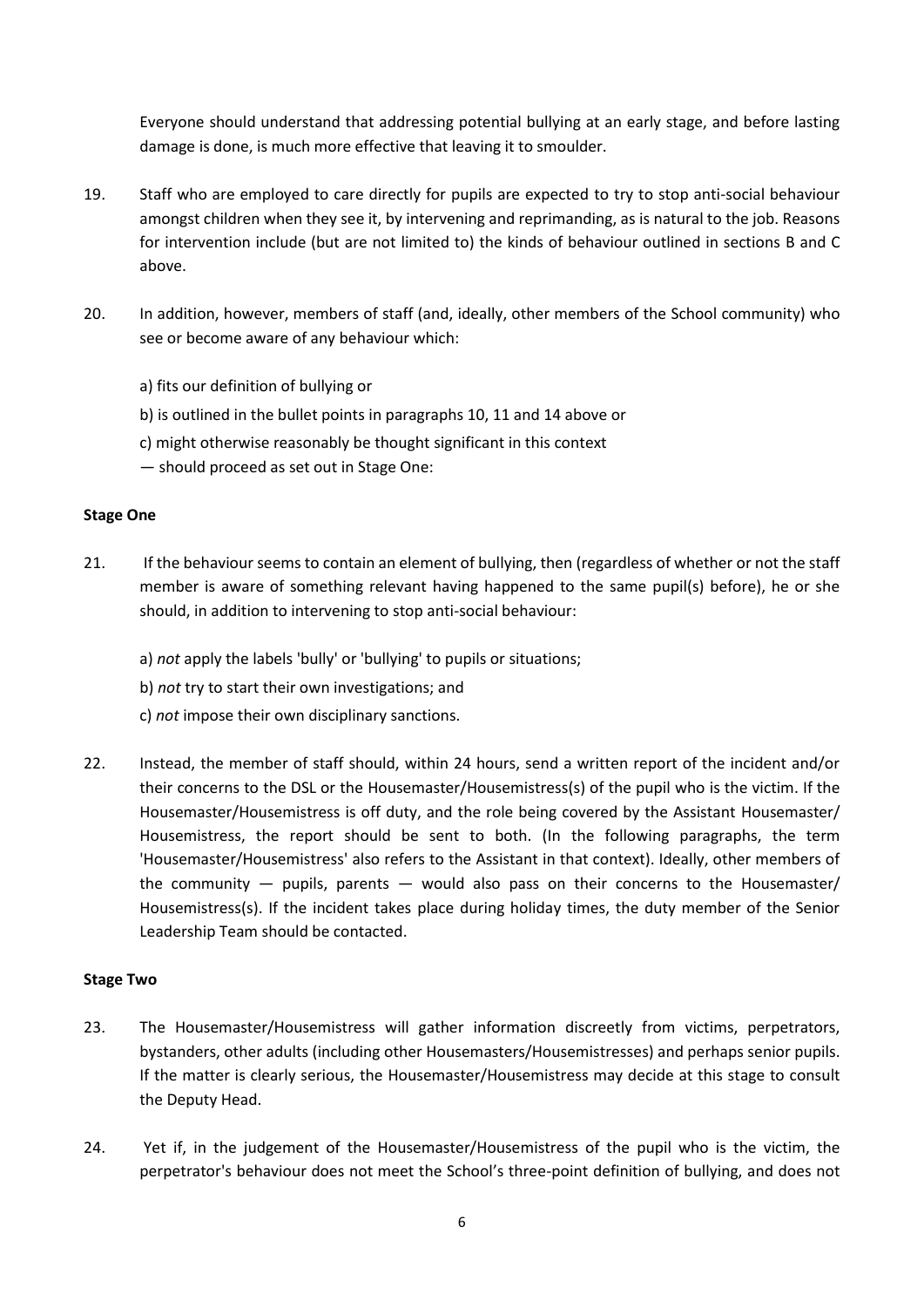otherwise breach School rules, but is nevertheless behaviour of concern, then the Housemaster/ Housemistress must log the decision appropriately on the School's online platform. If three reports about the same situation or pupil(s) are recorded within the same year, then the Deputy Head must also be informed.

- 25. Having decided that a pupil's behaviour is of concern, but is not bullying, the Housemaster/ Housemistress may choose to offer pupil(s) specific guidance on their behaviour, or ask suitablyplaced colleagues (for example, the Housemaster/Housemistress of a different House) to do so. Such decisions and completed actions must be logged on the School's online platform.
- 26. Whether the behaviour is judged to be bullying or not, it is important that the member of staff who originally raised the concern is kept informed, ideally via a brief email about the decision and proposed response. This is the responsibility of the Housemaster/Housemistress of the pupil who is the victim.

#### **Stage Three**

- 27. If, in the judgement of the Housemaster/Housemistress of the pupil who is the victim, the perpetrator's behaviour does meet the School's three-point definition of bullying, then the matter must be treated as a serious offence. The parents of the victim must be informed, and a written report sent to the Deputy Head within 24 hours. The Housemaster/Housemistress is responsible for recording concerns in CPOMs/ Badger.
- 28. The Deputy Head will promptly evaluate each report of bullying, in consultation with pastoral staff, and decide on the appropriate type and level of intervention. Whatever intervention is decided, the Deputy Head will nominate a senior member of staff to take responsibility for it and to conduct reviews at agreed intervals. Unless there are exceptional circumstances, such reviews will always include talking with the victim. The nominated staff member will be expected to keep written records and report regularly to the Deputy Head.
- 29. The Deputy Head may decide to intervene at Stage Four (below) or skip that stage and proceed directly to Stage Five. If matters are complicated because a formal risk assessment is needed, or because the bullying has reoccurred from earlier, or because it has included a separate breach of school rules (such as theft or damage to property), then the Deputy Head may decide to proceed directly to Stage Six.

#### **Stage Four**

- 30. If there is no complicating factor, and it appears to be an initial case of 'bullying-in-itself', the School will strive in the first instance to deal with the incident or concern as a pastoral and educational matter, rather than a disciplinary matter.
- 31. The principal aim of a pastoral and educational response is to stop the bullying behaviour. It is not to try to force pupils to be friends, or to punish the perpetrator. It is understood that victims (and their parents) may sometimes feel that perpetrators have escaped lightly, but we would ask them to accept that a great deal of educational research shows that the longer-term well-being of victims is rarely best served by stringent punishment of perpetrators at an early stage.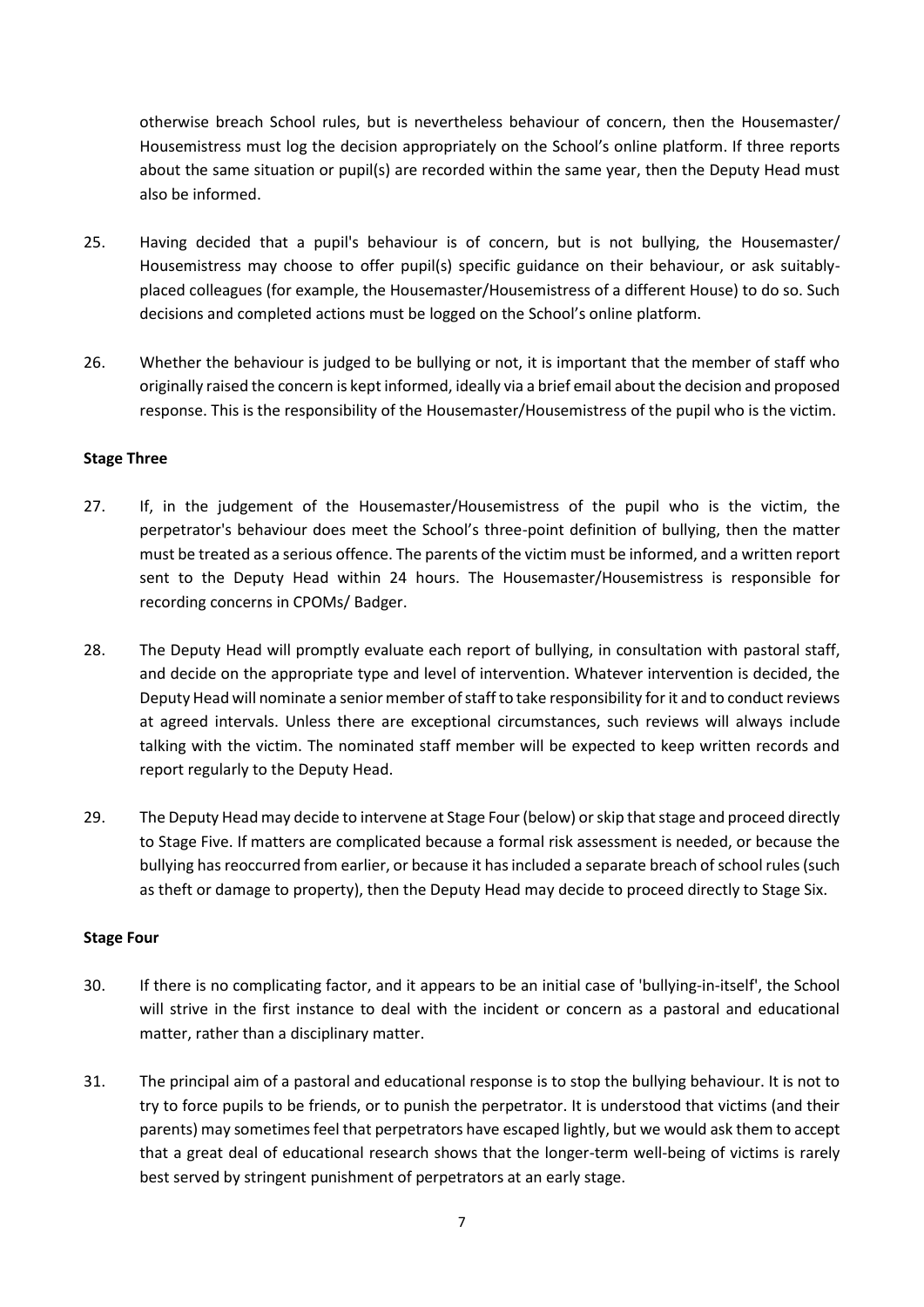- 32. In addition, bullies themselves are often unhappy children with needs of their own. The School must work to identify and address situations or circumstances which may be influencing a child's behaviour.
- 33. A wide range of possible interventions, designed to support victims, to deter and educate perpetrators, is used by the School. If the Deputy Head (working with the Housemaster/ Housemistress(s) and the senior pastoral team) considers that it is likely to be effective, then one or more of the following interventions will be implemented:
	- The Housemaster/Housemistress(s) and/or the Head of Year will speak with pupil(s) individually, to identify unacceptable behaviour and give advice on rectifying the situation;
	- House prefects and/or a peer mentor(s) and/or a pupil(s) from the Peer Support scheme, working sometimes in collaboration with an adult, will be nominated by the Housemaster/Housemistress to provide younger pupils with guidance on behaviour and relationships;
	- The Housemaster/Housemistress (or another senior member of staff) will ask pupils involved to reflect on their own experiences, behaviour and responses by writing them down and then collaborating in discussion;
	- Formal sanctions, as detailed in the Behaviour and Discipline Policy, including School rules may also be invoked; this will always happen with the best outcome for the victim of the bullying behaviour in mind.

## **Stage Five**

- 34. If, in the judgement of the Deputy Head the measures outlined in paragraph 30 have not produced the desired effect, or if the Deputy Head decides the matter is of sufficient gravity to warrant entering immediately at this stage, then one or more of the following interventions will be implemented:
	- A senior member of staff will be nominated to address a whole division, form or year group, to explain the issue and the School's expectations;
	- Parents and/or chaplain and/or counsellors and/or medical staff will be enlisted in attempting to get pupils to analyse and reflect on their own motives and behaviour, and (where relevant) to seek and commit to a solution;
	- The Housemaster/Housemistress (or other senior member of staff) will oversee a restorative approach, whereby the perpetrator meets the victim (perhaps in the company of other peers and/or adults, including parents);
	- The Housemaster/Housemistress (or other senior member of staff) will oversee a 'method of shared concern' approach, involving conversations with (usually) each member of a House year group both individually and collectively over a period of time.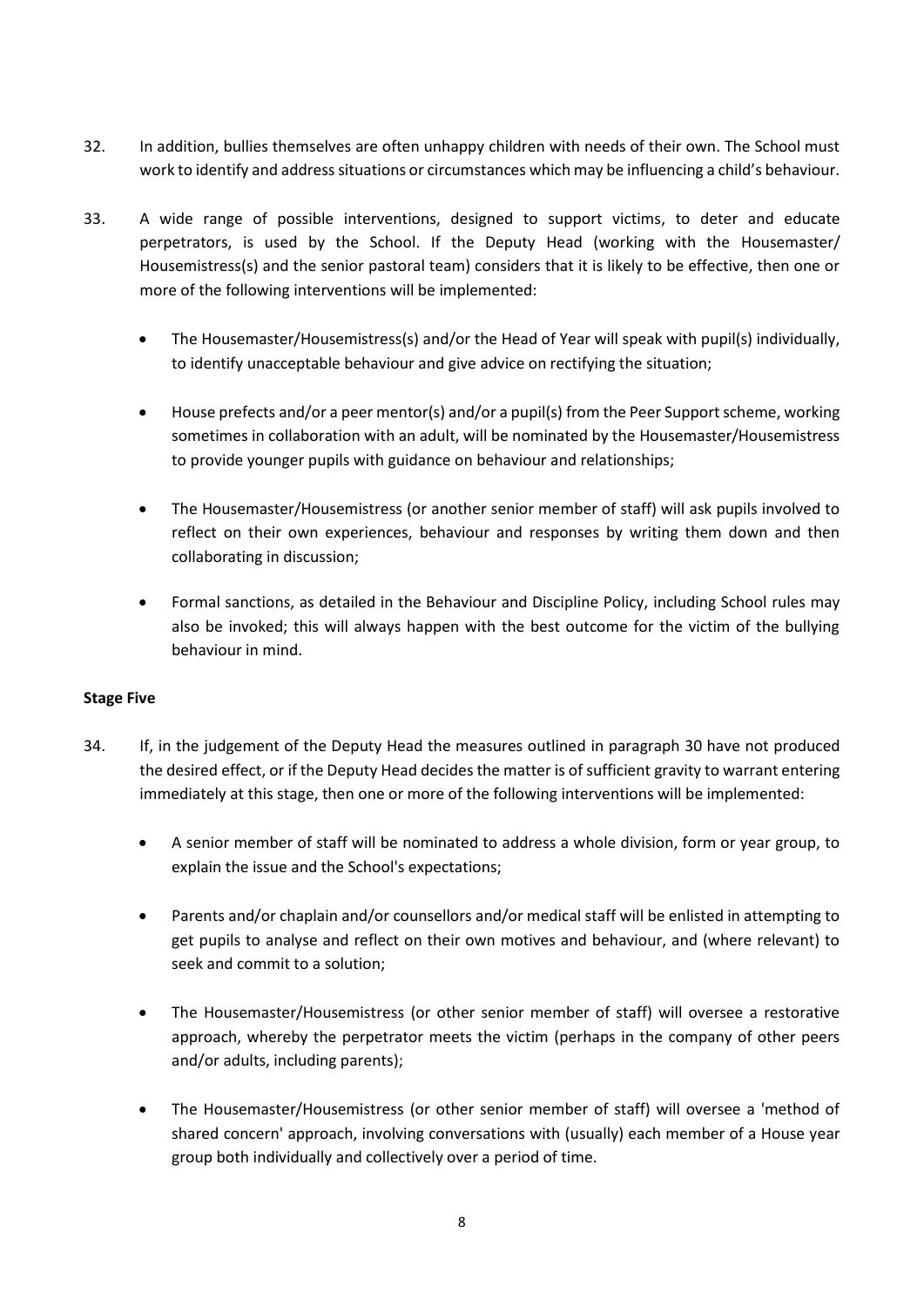#### **Stage Six**

35. *If your relationships with others stop them enjoying time at School, you will put your place here in jeopardy. Severe or persistent bullying may lead to temporary or permanent exclusion.* 

The School reserves the full range of disciplinary sanctions for pupils who bully others and who:

- wilfully refuse to engage in or learn from the pastoral process of education, reflection and review set out at Stages Four and Five above; or
- appear to engage in and learn from the pastoral process, but go on to become repeat offenders by bullying the same or a different victim at a later point in time; or
- involve other kinds of offence within their bullying behaviour, such as theft or vandalism.

## **F: Cyberbullying**

#### **Introduction**

The School recognises that technology plays an important and positive role in children's lives, both educationally and socially. It is committed to helping all members of the School community to understand both the benefits and the risks, and to equip children with the knowledge and skills to be able to use technology safely and responsibly. Cyberbullying has the potential to be even more pervasively harmful than other forms of bullying because it is difficult for young people to escape from the online community.

Cyber-bullying is the use of ICT, commonly a mobile phone or the internet, deliberately to upset someone else. It includes such things as threats and intimidation, harassment or 'cyber‐stalking', defamation and exclusion or peer rejection, impersonation and the unauthorised publication of private information or images, but this is not an exhaustive list.

Sexting describes the sending of explicit images electronically. This can be via a mobile phone, e-mail or via Facebook or other instant messaging services. Under the Sexual Offences Act (2003) taking an indecent image of a child (someone under the age of 18) is illegal. It is also illegal to send or be in possession of such an image. There may also be further legal implications if an older pupil requests such pictures of a younger pupil. This could be viewed legally as 'grooming'.

The police may be contacted in cases of actual/suspected illegal content.

The ways in which the School manages personal data is outlined in the Data Protection Policy.

## **Preventing Cyber-bullying**

The Director of ICT and the Deputy Head are responsible for overseeing the practices and procedures outlined in this policy and for monitoring its effectiveness. The Deputy Head is the DSL and oversees all matters of a bullying nature in School.

Clear guidance on the use of technology can be found in the School's E-Safety and ICT Acceptable Use Policy. Staff receive training in identifying cyber-bullying and understanding their responsibilities and are helped to keep up to date with the technologies that children are using.